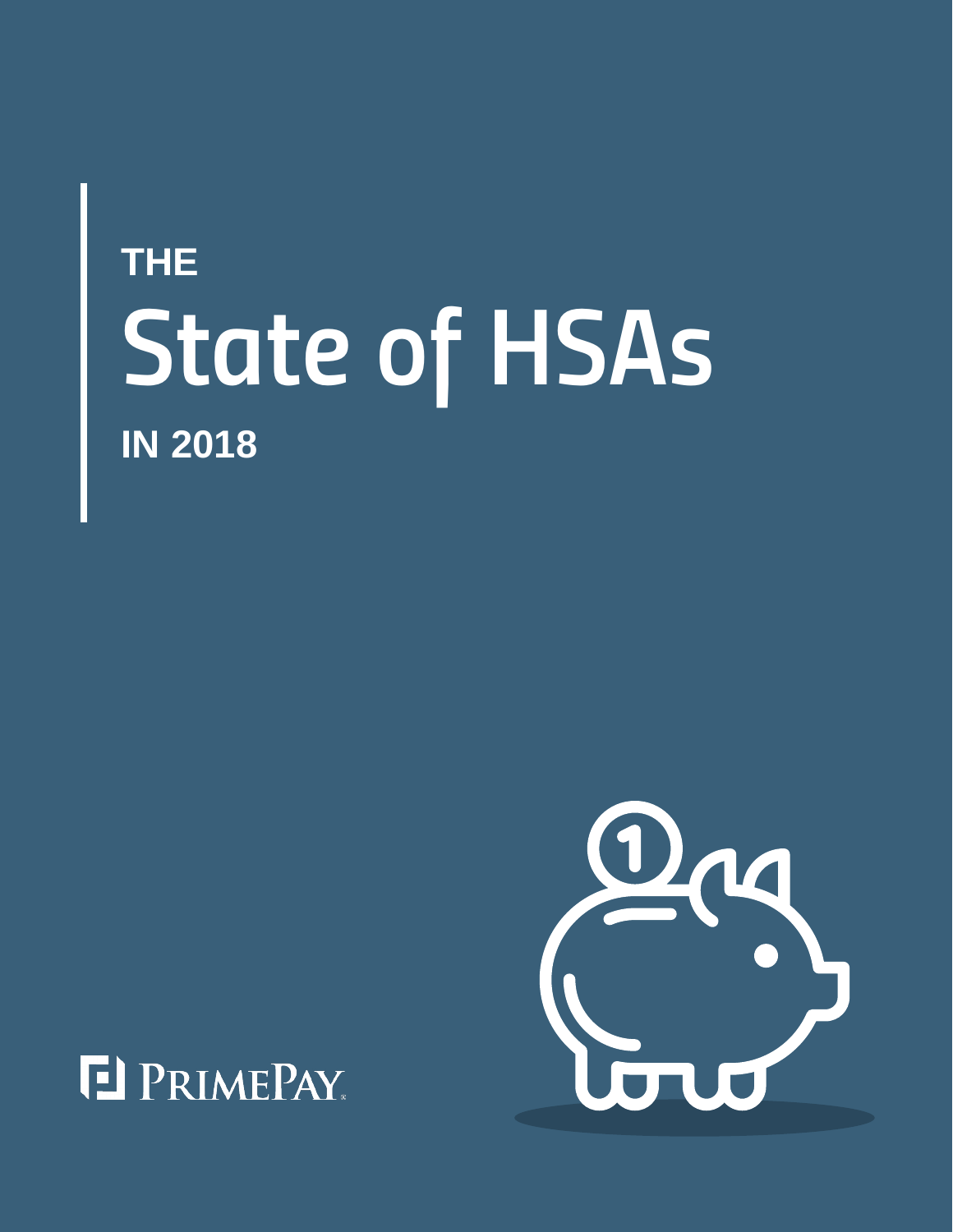# *First, what is an HSA?*

#### **WHAT DOES IT STAND FOR?**

Health Savings Account.

# **WHO OWNS THE ACCOUNT?**

The employee.

# **HOW IS THE ACCOUNT FUNDED?**

Money is deposited directly into the employee's account. Contributions can be made by the employee through lump sum contributions or pre-tax payroll deductions. An employer may also contribute to the account.

# **IS IT A PERSONAL ACCOUNT?**

Yes.

# **IS THE ACCOUNT PORTABLE?**

Yes, the employee owns the HSA, and they can take it with them into retirement and even pass it on to their heirs.

# **WHO IS ELIGIBLE?**

First, you must be enrolled in a qualified high deductible health plan (QHDHP) and not be covered by any other impermissible coverage. There are two groups not eligible to contribute to an HSA: someone who can be claimed as a tax dependent & someone entitled to Medicare (ex. enrolled). Factors that do not affect eligibility are annual income, employment status, or incurred medical expenses.

# **WHAT TYPE OF CORRESPONDING HEALTH PLAN IS REQUIRED?**

Only a defined high deductible health plan (HDHP).

# **CAN ACCOUNT FUNDS BE USED FOR NON-MEDICAL EXPENSES?**

Yes. However, funds used for non-medical expenses are taxed as income and incur a 20 percent penalty. After 65, there is no penalty.

# **WHAT IS THE TAX TREATMENT FOR THE ACCOUNT?**



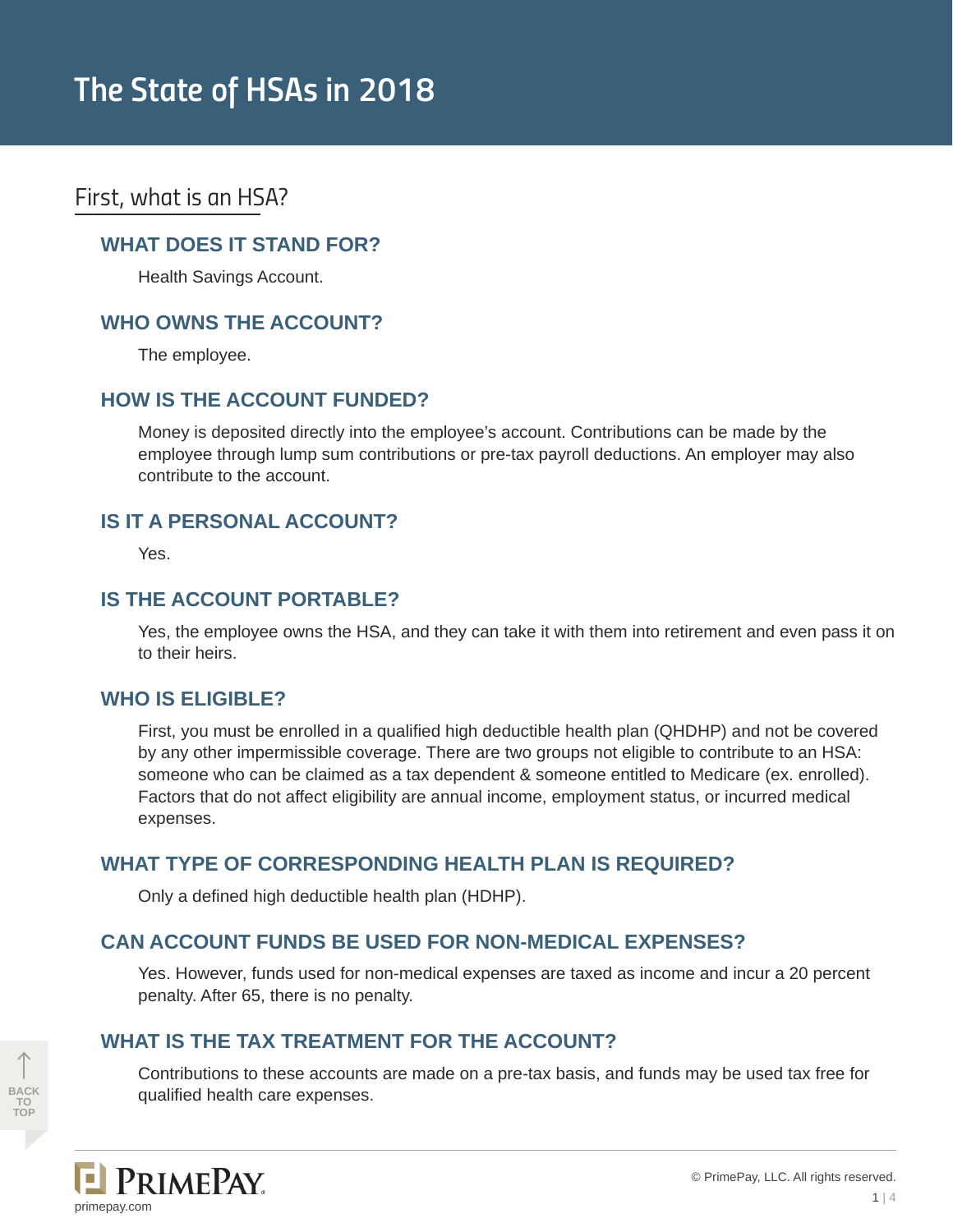# *The State of HSAs in 2018*

According to a recent study by [Alegeus](http://www.alegeus.com/insights/research-reports/2017-alegeus-state-of-denial-research-report), 66 percent of consumers rate planning for out-of-pocket costs as the most stressful aspect of managing their health care.

It's time to put consumers (in this case, your employees) in the driver's seat when it comes to health care. Now, more than ever, HSAs are becoming an attractive plan option for employers.

*In fact, [Devenir,](http://www.devenir.com/health-savings-account-assets-up-22-percent-in-2016/) a leader in HSA investments, predicts HSA assets could reach more than \$60 billion by the end of 2019.* 

# *HSAs are really growing.*

[Devenir also noted](http://www.devenir.com/health-savings-account-assets-up-22-percent-in-2016/) that the number of HSAs has risen to 20 million. That's an **increase of 20 percent** year over year.

What's driving this growth? Health plan partnerships and out-of-pocket health care expenditures. The purpose of an HSA is to encourage savings for medical costs and growth of consumer driven health care. And employers are catching on:



[The Plan Sponsor Council of America](https://www.psca.org/) also says 80 percent of employers contribute to an HSA.

# *What you need to know about the limits themselves.*

# **QUALIFIED HIGH DEDUCTIBLE HEALTH PLAN (QHDHP)**

*Per the IRS.*

**BACK TO TOP**

| <b>Annual Costs</b>            |        | 2018     | 2019     |
|--------------------------------|--------|----------|----------|
| <b>Deductible</b>              | Self   | \$1,350  | \$1,350  |
|                                | Family | \$2,700  | \$2,700  |
| Out-of-pocket<br>Expenses*     | Self   | \$6,650  | \$6,750  |
|                                | Family | \$13,300 | \$13,500 |
| <b>Maximum</b><br>Contribution | Self   | \$3,450  | \$3,500  |
|                                | Family | \$6,900  | \$7,000  |

*\*Deductibles, co-payments and other amounts, but not premiums.*

To view the full IRS publication, [click here.](https://www.irs.gov/pub/irs-drop/rp-17-37.pdf)

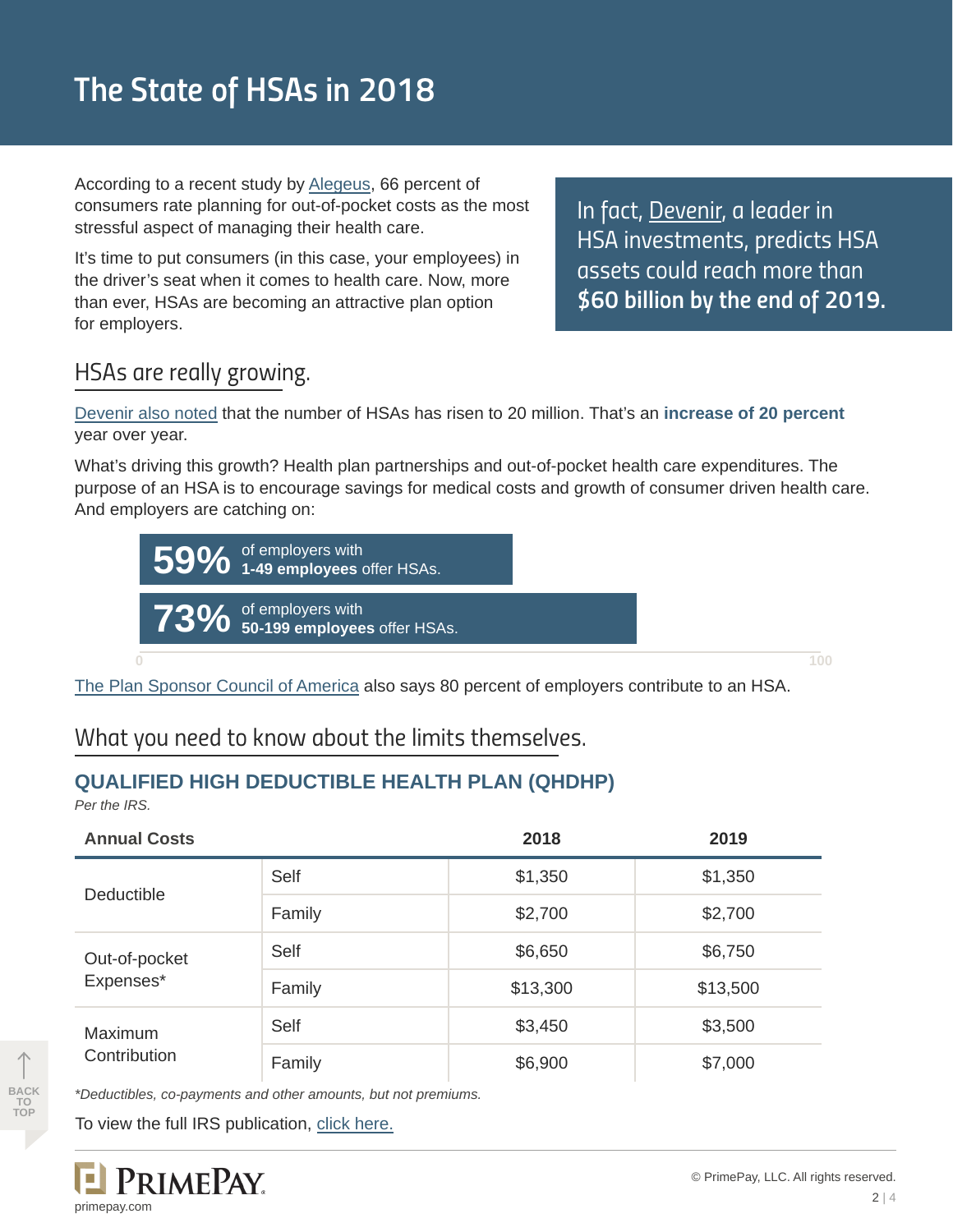# *The golden benefits of HSAs.*

HSAs have become a common vehicle to pay for out-of-pocket medical expenses. But to fully unlock its benefits, you should understand how HSAs can be a financial planning tool.

# **REAPING THE TAX BENEFITS.**

HSAs provide three substantial tax benefits that other retirement savings options cannot provide.

- 1. Your HSA contributions are not taxed. They are tax-deductible, or if your employer withholds deductions from your paycheck, your contributions are taken before taxes are calculated.
- 2. You don't pay taxes on any interest earned in your HSA.
- 3. You may make tax-free withdrawals for qualified medical expenses.

# **PENALTY-FREE DISTRIBUTIONS ARE REAL.**

At age 65, you may take penalty-free distributions from your account for any reason. But, you may also take tax-free and penalty-free distributions from your account for qualified medical expenses and health insurance premiums. That is a huge advantage over other retirement vehicles like 401(k) plans.

On average, Americans face higher out-of-pocket medical expenses after age 65. With your HSA, you can pay these expenses with tax-free dollars. Further, you can use your HSA funds to pay for Medicare parts A, B, D, and Medicare HMO premiums.

# **INVESTMENT OPTIONS WITH AN HSA.**

You're used to the typical investment options available in your 401(k) or IRA, but have you considered those for an HSA account?

Many HSA custodians offer a wide range of investment options, and you may see your HSA balance grow through wise investing.

If you are able to tolerate the financial risk, you may want to explore how your HSA dollars can grow. Ask your HSA administrator or employer if investment options are available. Your financial planner can help you create the right investment strategy for your financial plan.

These golden benefits can blend perfectly into your golden years. Prepare your finances now and make smart decisions with your HSA and have a retirement that's truly golden.